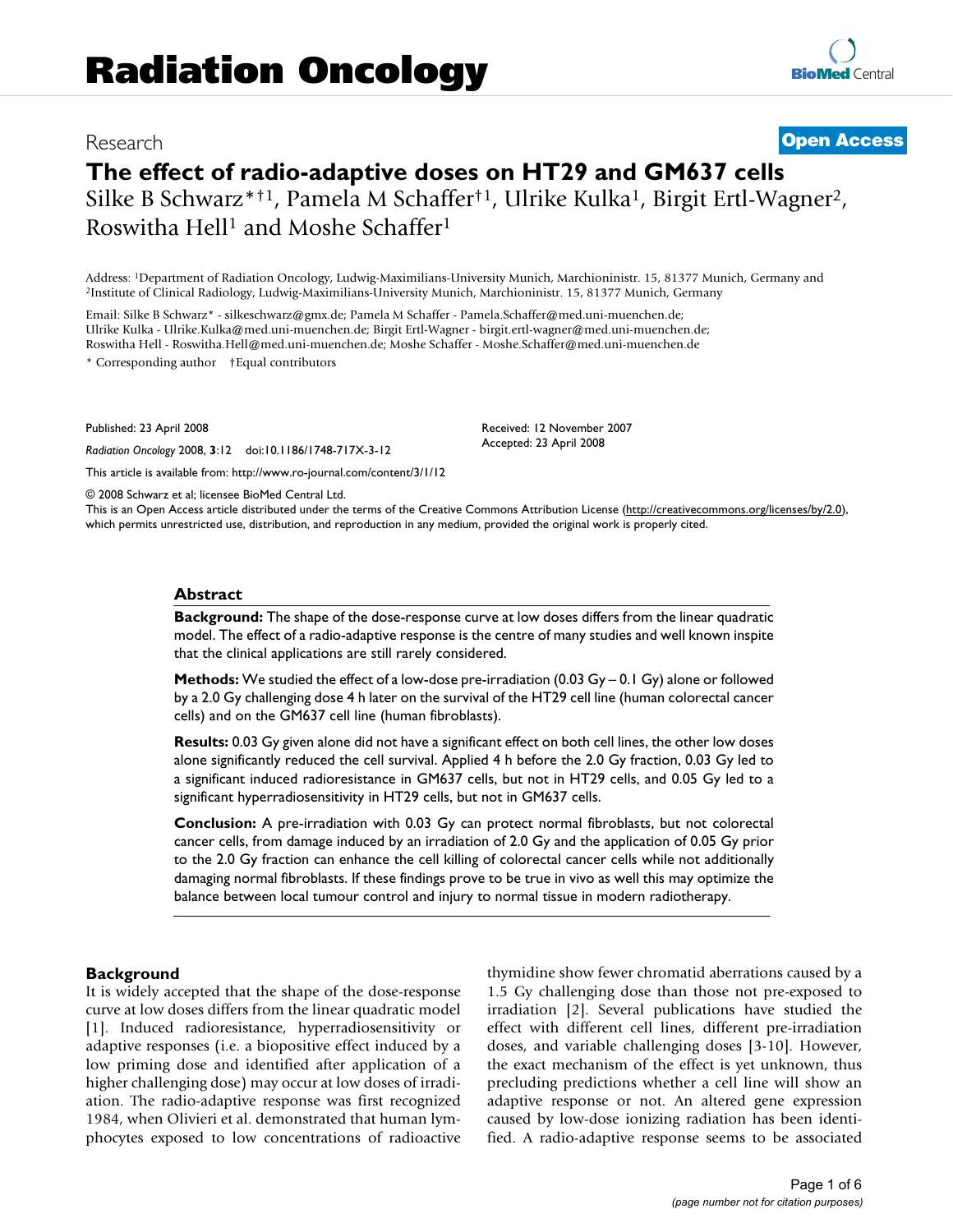with an up-regulation of DNA repair and stress response genes and a down-regulation of cell cycle control and apoptosis genes. TP53 (Tumour Protein p53) is supposed to play an important role in this mechanism [11]. Protein synthesis, metabolism and signal transduction appear to be involved in the adaptive response as well [9]. However, controversy remains regarding the mechanism and role of the adaptive response [12]. This is probably due to celltype and tissue-specific variations and different experimental conditions [12,13].

Most radio-adaptive response experiments focussed on basic research of this phenomenon, with only few studies concentrating on its clinical applications, e.g. in radiotherapy [14].

We had previously described a difference between the reaction of normal bladder cells (HCV29) and that of bladder cancer cells (RT4) to different adaptive doses of irradiation. HCV29 cells showed an induced radioresistance after pre-irradiation doses of 0.05 Gy or 0.1 Gy, whereas RT4 cells displayed a hyperradiosensitivity after pre-irradiation with 0.05 Gy, 0.1 Gy, 0.2 Gy or 0.5 Gy [14].

While bladder cancer is only infrequently treated by radiotherapy, pre- or postoperative irradiation of stage II or III colorectal cancer is very common. These tumours are responsible for 655.000 deaths/year worldwide [15] with an incidence of 88.3/100.000 men and of 84.9/100.000 women in Germany in 2002 [16]. Colorectal cancer is thus one of the most common cancers after prostate cancer for men and breast cancer for women. It is therefore of utmost importance to optimize the treatment for colorectal cancer in order to attain a high cure rate and minimized side effects. Radio-adaptive doses applied may probably aid to achieve this end as an adjunct to standard chemo-radiotherapy.

It was therefore our aim to evaluate the effect of different pre-irradiation doses followed by a 2.0 Gy fraction on a colorectal cancer cell line (HT29) and on normal fibroblasts (GM637).

#### **Methods** *Cell culture*

HT29 is a cell line derived from human colorectal cancer cells [17], while GM637 is a cell line of human fibroblasts [18].

Both cell lines were routinely grown in 80 ml flasks (NUNC, Wiesbaden, Germany). For HT29 cells the medium consisted of 83% McCoy's 5A medium supplemented with 16% fetal calf serum and 1% of a mixture of antibiotics (104 IU penicilline/ml and 104 μg streptomycin/ml). The medium for GM637 cells was a mixture of 82% minimum essential medium MEM (Eagle) with Earle's salts, 25 mM HEPES and without L-glutamine, of 16% fetal calf serum, of 1% sodium pyruvate 100 mM and of 1% of the antibiotic mixture (104 IU penicilline/ml and 104 μg streptomycin/ml). The cell lines were incubated at 37°C with 5%  $CO<sub>2</sub>$ , 95% humidity and a pH of 7.4. Cells were passaged in the exponential growing phase once a week, using 0.05% trypsin plus 0.02% EDTA in PBS at 37°C.

# *Experimental plating*

96-well culture plates were used for all experiments. Cells were seeded at a density of 250 cells per well (250 cells in 200 μl medium). Each plate contained wells with HT29 and wells with GM637, so that both cell lines were treated in the exact same way. Additionally, another plate was seeded with an increasing cell number per row (62.5-125- 250-500-750 cells per well) for cell growth monitoring and survival reference.

# *Irradiation*

After an incubation period of 24 h the plates were irradiated with 0 Gy, 0.03 Gy, 0.05 Gy or 0.1 Gy at a dose rate of 0.03 Gy/min (225 kV, 5 mA, 0.35 mm Cu). 4 h after pre-irradiation cells were further irradiated with 0 Gy or 2.0 Gy at a dose rate of 1.0 Gy/min (225 kV, 15 mA, 0.35 mm Cu). As a result, eight different irradiation groups were evaluated: 0 Gy (control), 0.03 Gy alone, 0.05 Gy alone, 0.1 Gy alone, 2.0 Gy alone, 0.03 Gy plus 2.0 Gy, 0.05 Gy plus 2.0 Gy and 0.1 Gy plus 2.0 Gy.

We chose the pre-irradiation doses to be 0.03 Gy, 0.05 Gy and 0.1 Gy respectively following an earlier study [14] that demonstrated pre-irradiation doses of 0.05 Gy and 0.1 Gy, but not of 0.5 Gy to be effective.

# *Cell viability test*

The plates were incubated for an additional 7 days. The medium was subsequently removed from all wells. Cells were washed with PBS and 100 μl medium with 10% WST-1 (tetrazolium salt 4- [3-(4-iodophenyl)-2-(4-nitrophenyl)-2H-5-tetrazolio]-1,3-benzene disulfonate) were added to all wells. WST-1 is cleaved to a water-soluble formazan dye whose amount directly correlates to the number of metabolically active cells and is quantified spectrophotometrically by an ELISA reader at a wavelength of 450 nm (reference wavelength: 690 nm). The optical density was measured immediately (background measurement) and after 3 h.

# *Result analysis*

All experiments were repeated three times resulting in at least 55 single data sets per irradiation group and cell line. The standard curve for control cells was checked to be cer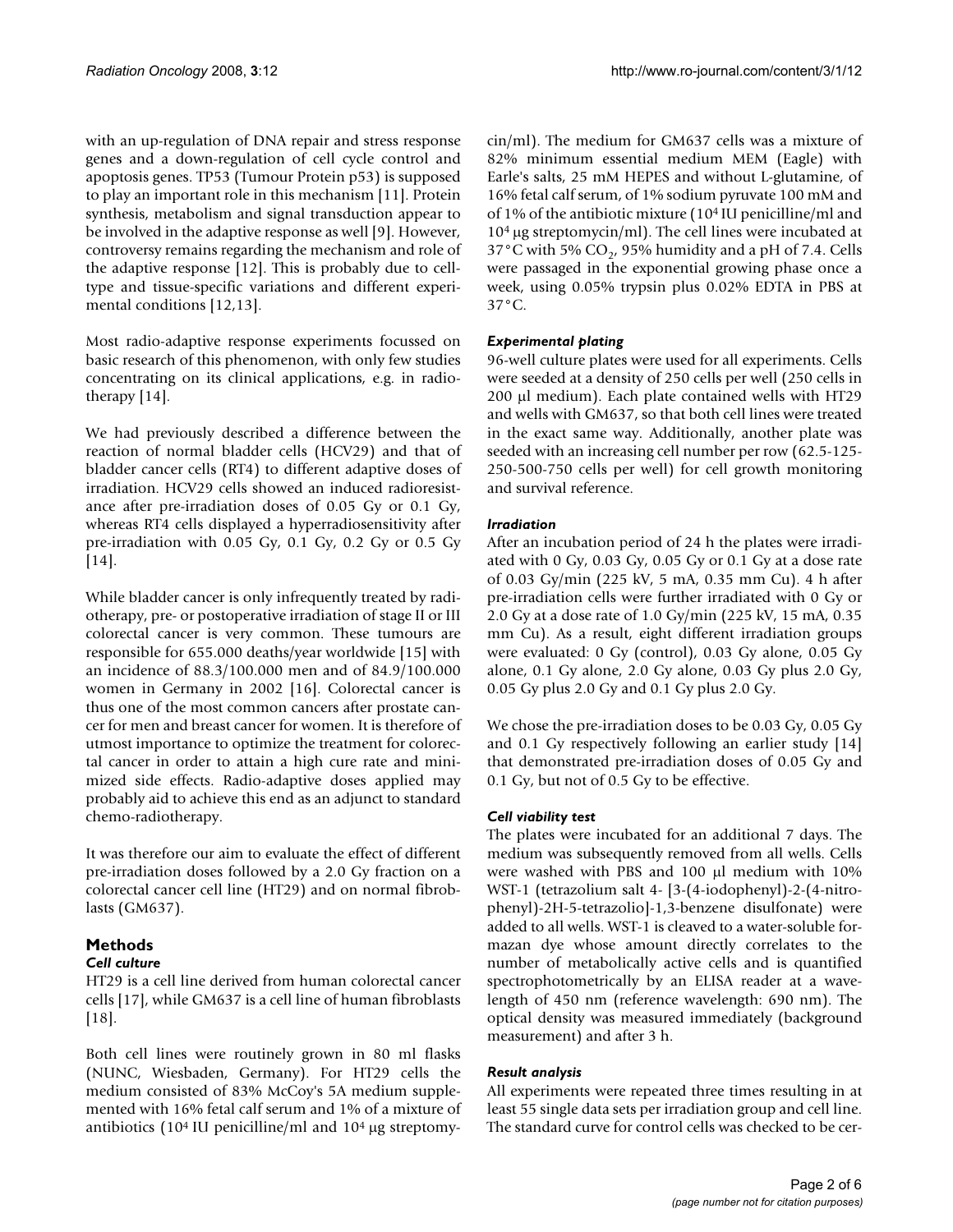tain that the cells of the experimental plates are in the exponential phase of the survival curve and not in the plateau phase. After subtracting the background the relative cell survival of all wells was calculated. Using the Student's t-test the statistical significance of the results ( $p \le$ 0.05) was evaluated.

# **Results**

# *HT29 cell studies*

An irradiation with 0.05 Gy ( $p = 0.000002$ ) and 0.1 Gy ( $p = 0.000002$ ) = 0.000136) led to a significantly lower cell survival in HT29 cells, whereas HT29 cells irradiated with 0.03 Gy did not show a significant decrease in cell survival, when compared to the control group (Table 1).

The adaptive response experiments, i.e. the experiments performed with a pre-irradiation followed by a 2.0 Gy irradiation, did not demonstrate a significant induced radioresistance. The 0.05 Gy pre-irradiation dose even led to a significantly decreased cell survival ( $p = 0.012249$ ). (Table 2).

# *GM637 cell studies*

An irradiation dose of 0.03 Gy ( $p = 0.711896$ ) alone did not result in a significantly lower cell survival of GM637 cells, while irradiation doses of  $0.05$  Gy ( $p = 0.000003$ ) and 0.1 Gy ( $p = 0.008301$ ) led to a significantly reduced cell survival (Table 3).

Pre-irradiation doses of 0.03 Gy ( $p = 0.002591$ ) or 0.1 Gy  $(p = 0.044575)$  applied 4 h prior to the 2.0 Gy fraction led to a significantly enhanced cell survival in GM637 cells, when compared to cells irradiated with 2.0 Gy alone. These pre-irradiation doses therefore led to an induced radioresistance in GM637 cells. This effect was most pronounced in the 0.03 Gy experiment. A pre-irradiation of 0.05 Gy led to a slightly increased radioresistance, which was not statistically significant however (p = 0.429477). (Table 4).

# *HT29 and GM637 cell studies in comparison*

An irradiation with 0.03 Gy alone did not have a significant effect on the survival of HT29 and GM637 cells,

**Table 1: Descriptive statistical parameters of the experiments on the effect of different low irradiation doses alone on HT29 cells**

| Irradiation dose | Mean survival | Standard deviation | p-Value     |
|------------------|---------------|--------------------|-------------|
| 0 Gy             | 0.784         | 0.148              | -           |
| $0.03$ Gy        | 0.736         | 0.101              | 0.367357    |
| $0.05\ Gy$       | 0.508         | 0.052              | $0.000002*$ |
| $0.1$ Gy         | 0.604         | 0.036              | $0.000136*$ |

\* statistically significant

**Table 2: Descriptive statistical parameters of the experiments on the effect of different pre-irradiation doses plus 2.0 Gy on HT29 cells**

| Irradiation dose   | Mean survival | Standard deviation | p-Value     |
|--------------------|---------------|--------------------|-------------|
| 2.0 <sub>g</sub>   | 0.501         | 0.023              | -           |
| $0.03$ Gy + 2.0 Gy | 0.551         | 0.044              | 0.066972    |
| $0.05$ Gy + 2.0 Gy | 0.434         | 0.025              | $0.012249*$ |
| $0.1 Gy + 2.0 Gy$  | 0.527         | 0.033              | 0.288153    |

\* statistically significant

whereas 0.05 Gy and 0.1 Gy led to a significantly lower cell survival in both cell lines.

The effect of the various pre-irradiation doses applied 4 h prior to the 2.0 Gy fraction varied between HT29 and GM637 cells. Pre-irradiation doses of 0.03 Gy and 0.1 Gy induced a significant radioprotective effect in GM637 fibroblasts, but not in HT29 colorectal carcinoma cells. A pre-irradiation dose of 0.05 Gy led to a significantly lower cell survival in HT29 cells, and a slightly, not significantly, higher survival in GM637 cells. A pre-irradiation with 0.03 Gy seems to therefore protect normal fibroblasts, but not colorectal cancer cells, from radiation-induced damage, while an adaptive dose of 0.05 Gy can lead to a reduced survival of colorectal cancer cells, but not of normal fibroblasts.

# **Discussion**

Modern radiotherapy uses sophisticated techniques to optimize therapeutic tumour control. Side effects on normal tissues, however, are the single most limiting factor to the therapy. Therefore research in the field of radiation oncology not only needs to focus on maximizing tumour destruction but also on minimizing side effects on normal tissues.

The results of our studies imply that a low-dose pre-irradiation applied 4 h prior to the main irradiation may either cause a reduction of the side effects of radiotherapy of colorectal carcinomas on normal tissues or allow enhanced tumour cell killing while not leading to additional side effects – provided that our findings prove to be true in vivo as well.

| Table 3: Descriptive statistical parameters of the experiments  |
|-----------------------------------------------------------------|
| on the effect of different low irradiation doses alone on GM637 |
| cells                                                           |

| Irradiation dose  | Mean survival | Standard deviation | p-Value     |
|-------------------|---------------|--------------------|-------------|
| 0 Gy              | 0.785         | 0.116              | -           |
| $0.03$ Gy         | 0.804         | 0.123              | 0.711896    |
| $0.05$ Gy         | 0.539         | 0.053              | $0.000003*$ |
| 0.1 <sub>Gy</sub> | 0.659         | 0.084              | $0.008301*$ |

\* statistically significant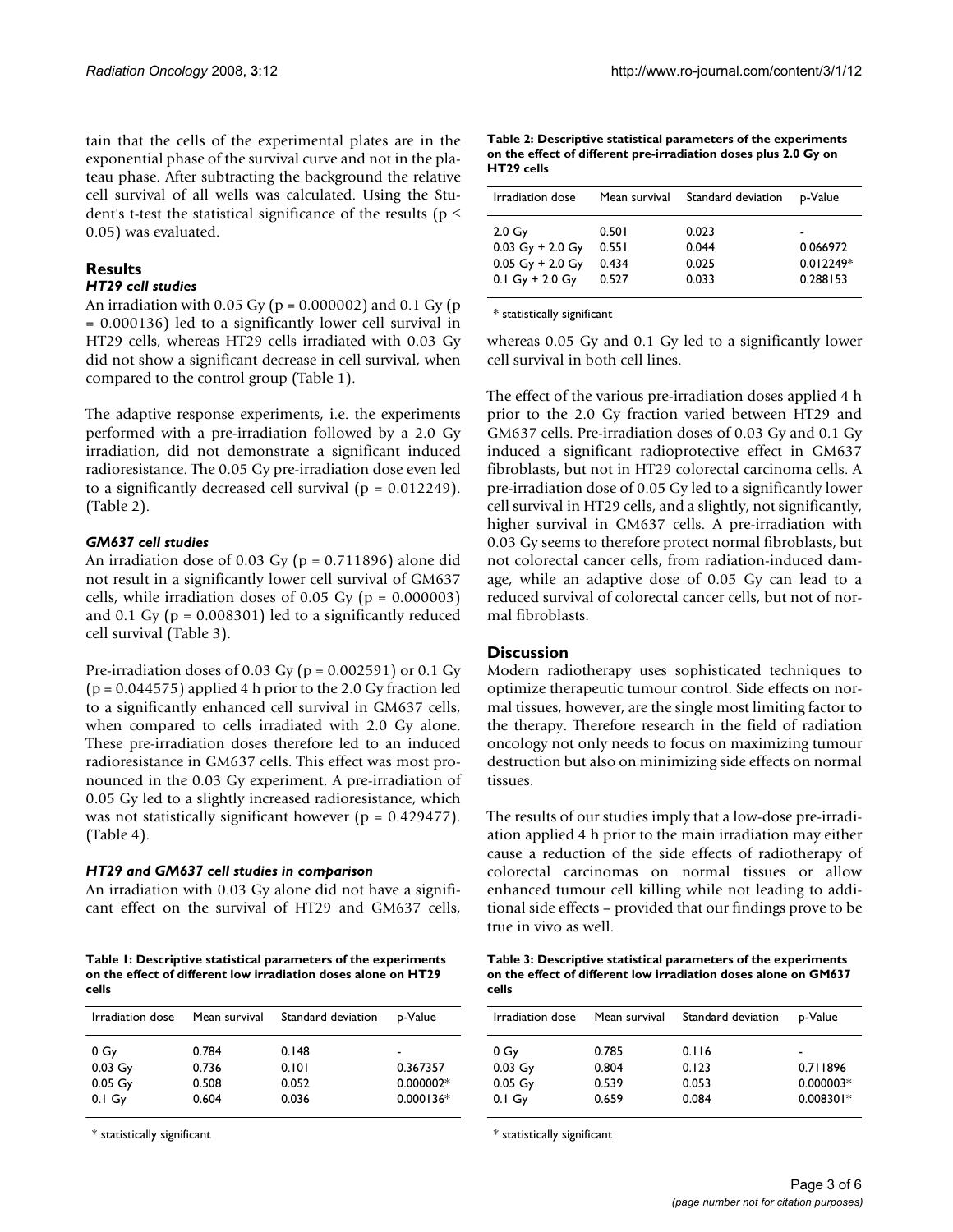**Table 4: Descriptive statistical parameters of the experiments on the effect of different pre-irradiation doses plus 2.0 Gy on GM637 cells**

| Irradiation dose                                                                  | Mean survival                    | Standard deviation               | p-Value                              |
|-----------------------------------------------------------------------------------|----------------------------------|----------------------------------|--------------------------------------|
| 2.0 <sub>g</sub><br>$0.03$ Gy + 2.0 Gy<br>$0.05$ Gy + 2.0 Gy<br>$0.1$ Gy + 2.0 Gy | 0.421<br>0.516<br>0.449<br>0.479 | 0.027<br>0.049<br>0.057<br>0.037 | $0.002591*$<br>0.429477<br>0.044575* |

\* statistically significant

In our experiments, 0.03 Gy by itself did not have a significant effect on cell survival, neither on the tumour (HT29) nor on the normal cell line (GM637). When this dose is applied as a pre-irradiation dose it may induce a significant radioprotective effect in GM637 human fibroblasts, but not in HT29 colorectal cancer cells. Provided that this phenomenon not only exists in vitro, but also in vivo, and that our cell model reflects real tissue conditions, and moreover exerts its effect for several dose fractions, reduced side effects may be achieved for radiotherapy of colorectal cancer. Using an adaptive dose to protect normal tissue may allow a dose escalation to result in a destruction of more tumour cells. In that case, a better downstaging may theoretically be achieved thus allowing more radical resections. The addition of a daily dose of 0.03 Gy to the conventional 1.8 Gy or 2.0 Gy fractions would add no more than 0.9 Gy to the total irradiation dose applied in approx. 30 sessions.

Hints for an alternative possible application of pre-irradiation doses in radiotherapy of colorectal cancer might result from our experiments, as well. A pre-irradiation dose of 0.05 Gy led to a significantly lower cell survival in HT29 cells, and a slightly, not significantly, higher survival in GM637 cells. When an adaptive dose of 0.05 Gy can lead to a reduced survival of colorectal cancer cells, but not of normal fibroblasts, the pre-irradiation can help to improve tumour cell killing in cancer therapy while not adding more side effects.

Clinical studies are, however, needed to evaluate whether this assumptions holds true in a clinical setting.

In our study, we have concentrated on the commonly known doses for radio-adaptive response experiments. We have therefore not used a pre-irradiation dose of less than 0.03 Gy. As we demonstrated the pre-irradiation dose of 0.03 Gy to be effective to induce radioresistance in normal fibroblasts, it remains to be investigated, however, whether a dose below 0.03 Gy may also lead to the above mentioned effects.

Lambin et al. demonstrated HT29 cells to be hypersensitive to low radiation doses. While the cell survival response showed a good fit to the linear quadratic model for 2 to 5 Gy, it demonstrated a hyperradiosensitivity for 0.05-0.3 Gy and an induced radioresistance for 0.3-1.0 Gy [19]. This is consistent with our findings that HT29 cells show a significantly lower survival when irradiated with 0.05 Gy or 0.1 Gy alone. A dose of 0.03 Gy was not tested by Lambin et al.. In our experiments 0.03 Gy alone did not have a significant effect on the survival of HT29 cells.

Cell lines known to be relatively radioresistant, e.g. HT29 cells (colorectal cancer) and RT4 cells (bladder cancer), often demonstrate a hyperradiosensitive reaction to low irradiation doses [14,20,21]. It remains to be clarified, whether this hyperradiosensitivity is an independent effect or whether it represents the absence of induced radioresistance [20]. The induction of PBP74/mortalin/ Grp75, a member of the hsp 70 family, seems to play a role in induced radioresistance in HT29 cells [6].

A radio-adaptive response can be measured in terms of cell survival – as performed in our study -, of reduction of chromosomal aberrations, of micronuclei formation or of mutations [3,22-[24](#page-4-0)]. It occurs after pre-irradiation doses of 0.01 Gy [4] to 1.5 Gy [3] depending on the cell line examined and on the experimental conditions. In our study, we observed a radio-adaptive response in GM637 cells for 0.03 Gy and 0.1 Gy pre-irradiation doses. The time span of 4 h between pre-irradiation and the challenging dose has been used in the past [25], however, other intervals have been studied as well with differing results [26].

The mechanism of the adaptive response is still not completely understood, but it is widely accepted that inducible DNA repair mechanisms play an important role [27], whereas others believe in decreased damage fixation [28]. Furthermore, stress response, apoptosis pathways, signal cascades, DNA conformation changes, chromosome organization, bystander effects and cell cycle control are probably involved as well [1,29-33]. Protein synthesis appears to be essential for the induction of an adaptive response [5] and several genes have been identified that play a crucial role in this phenomenon [6-10]. Recent publications pointed out the role of the MAPKs p38 and ERK1/2 [34], NF-κB [35] and activation of Raf and Akt [36]. It is proposed that the radio-adaptive response follows mainly from mutations at the base-sequence level, not the chromosome level, [37] and involves some components of the nucleotide excision repair pathway [38]. Adaptive and bystander response are presumably linked via reactive oxygen and nitrogen species [39].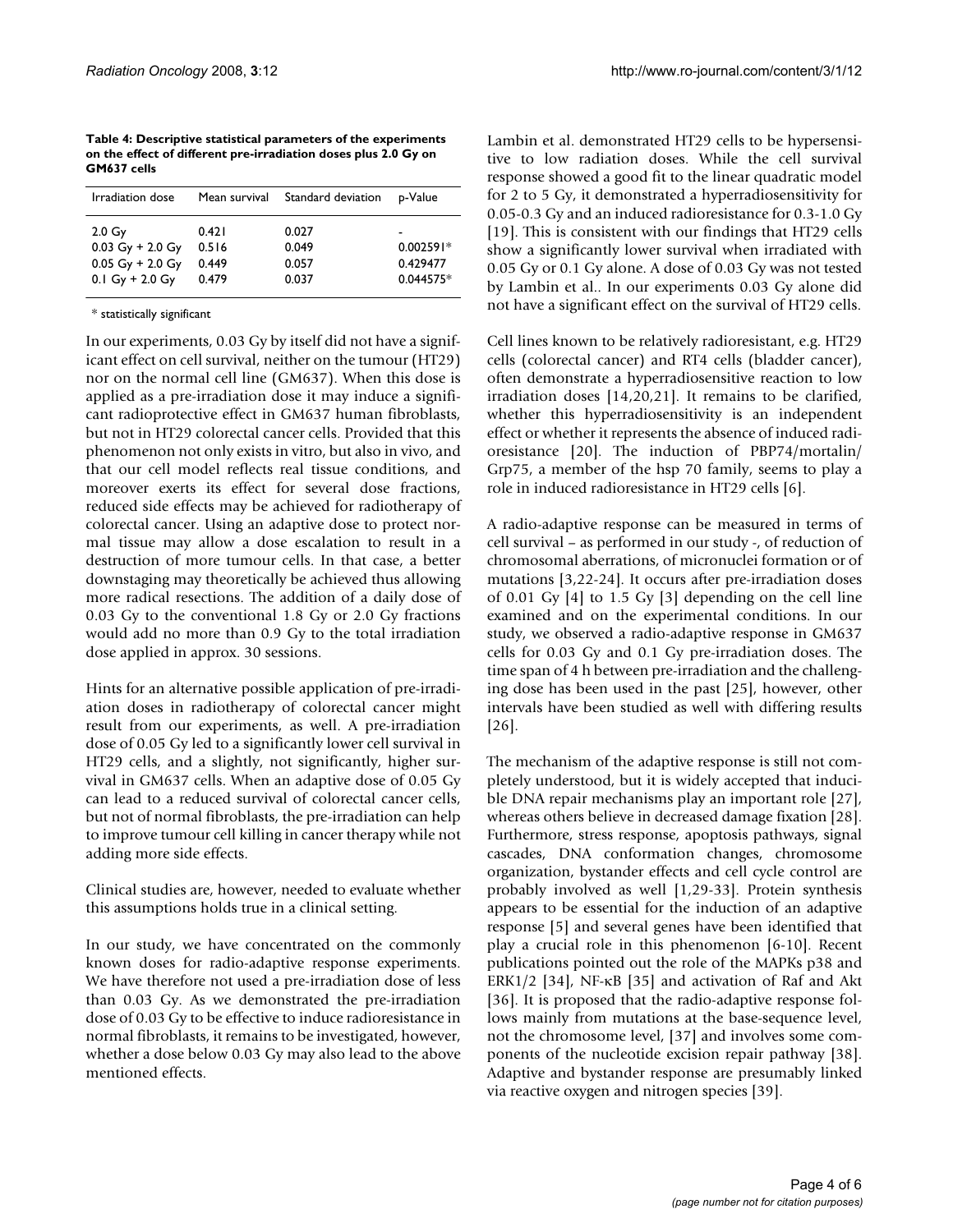Further experiments will be needed to completely elucidate the mechanism of the adaptive response. In addition, potential clinical applications of the adaptive response need to be studied as well. Our data and previous studies suggest normal and tumour cells to react differently to low pre-irradiation doses. While bladder cancer cells show a hyperradiosensitivity, normal bladder cells demonstrate an induced radioresistance [14].

# **Conclusion**

In conclusion, we demonstrated a pre-irradiation with 0.03 Gy to protect human fibroblasts (GM637) but not colorectal cancer cells (HT29) from radiation induced damage of a subsequent 2.0 Gy challenging dose and the application of 0.05 Gy prior to the 2.0 Gy fraction to enhance the cell killing of colorectal cancer cells while not additionally damaging normal fibroblasts. If these findings prove to be true in vivo as well this confirms the hypothesis that low pre-irradiation doses may optimize the balance between local tumour control and injury to normal tissue in modern radiotherapy of colorectal cancer, one of the most common neoplasms world-wide.

# **Competing interests**

The authors declare that they have no competing interests.

#### **Authors' contributions**

SBS: designed protocol, conducted data evaluation, wrote the article

PMS: designed protocol, conducted data evaluation, wrote the article

UK: collected data, statistical analysis, laboratory controlling

BEW: statistical analysis, critical review of the manuscript

RH: biological technical assistant

MS: designed protocol, conducted data evaluation, critical review of the manuscript, group supervisor

All authors read and approved the final manuscript.

#### **References**

- Mitchell SA, Marino SA, Brenner DJ, Hall EJ: [Bystander effect and](http://www.ncbi.nlm.nih.gov/entrez/query.fcgi?cmd=Retrieve&db=PubMed&dopt=Abstract&list_uids=15360084) **[adaptive response in C3H 10T1/2 cells.](http://www.ncbi.nlm.nih.gov/entrez/query.fcgi?cmd=Retrieve&db=PubMed&dopt=Abstract&list_uids=15360084)** *Int J Radiat Biol* 2004, **80:**465-472.
- 2. Olivieri G, Bodycote J, Wolff S: **[Adaptive Response of Human](http://www.ncbi.nlm.nih.gov/entrez/query.fcgi?cmd=Retrieve&db=PubMed&dopt=Abstract&list_uids=6695170) [Lymphocytes to Low Concentrations of Radioactive Thymi](http://www.ncbi.nlm.nih.gov/entrez/query.fcgi?cmd=Retrieve&db=PubMed&dopt=Abstract&list_uids=6695170)[dine.](http://www.ncbi.nlm.nih.gov/entrez/query.fcgi?cmd=Retrieve&db=PubMed&dopt=Abstract&list_uids=6695170)** *Science* 1984, **223:**594-597.
- 3. Azzam EI, Raaphorst GP, Mitchel REJ: **[Radiation-Induced Adap](http://www.ncbi.nlm.nih.gov/entrez/query.fcgi?cmd=Retrieve&db=PubMed&dopt=Abstract&list_uids=8146320)[tive Response for Protection against Micronucleus Forma](http://www.ncbi.nlm.nih.gov/entrez/query.fcgi?cmd=Retrieve&db=PubMed&dopt=Abstract&list_uids=8146320)tion and Neoplastic Transformation in C3H 10T1/2 Mouse [Embryo Cells.](http://www.ncbi.nlm.nih.gov/entrez/query.fcgi?cmd=Retrieve&db=PubMed&dopt=Abstract&list_uids=8146320)** *Radiat Res* 1994, **138:**S28-S31.
- 4. Vijayalaxmi , Leal BZ, Leal BZ, Deahl TS, Meltz ML: **[Variability in](http://www.ncbi.nlm.nih.gov/entrez/query.fcgi?cmd=Retrieve&db=PubMed&dopt=Abstract&list_uids=7565914) [adaptive response to low dose radiation in human blood lym](http://www.ncbi.nlm.nih.gov/entrez/query.fcgi?cmd=Retrieve&db=PubMed&dopt=Abstract&list_uids=7565914)phocytes: consistent results from chromosome aberrations [and micronuclei.](http://www.ncbi.nlm.nih.gov/entrez/query.fcgi?cmd=Retrieve&db=PubMed&dopt=Abstract&list_uids=7565914)** *Mutat Res* 1995, **348:**45-50.
- 5. Youngblom JH, Wiencke JK, Wolff S: **[Inhibition of the adaptive](http://www.ncbi.nlm.nih.gov/entrez/query.fcgi?cmd=Retrieve&db=PubMed&dopt=Abstract&list_uids=2586550) [response of human lymphocytes to very low doses of ionizing](http://www.ncbi.nlm.nih.gov/entrez/query.fcgi?cmd=Retrieve&db=PubMed&dopt=Abstract&list_uids=2586550) radiation by the protein synthesis inhibitor cycloheximide.** *Mutat Res* 1989, **227:**257-261.
- 6. Sadekova S, Lehnert S, Chow TYK: **[Induction of PBP74/mortalin/](http://www.ncbi.nlm.nih.gov/entrez/query.fcgi?cmd=Retrieve&db=PubMed&dopt=Abstract&list_uids=9416787) [Grp75, a member of the hsp70 family, by low doses of ioniz](http://www.ncbi.nlm.nih.gov/entrez/query.fcgi?cmd=Retrieve&db=PubMed&dopt=Abstract&list_uids=9416787)[ing radiation: a possible role in induced radioresistance.](http://www.ncbi.nlm.nih.gov/entrez/query.fcgi?cmd=Retrieve&db=PubMed&dopt=Abstract&list_uids=9416787)** *Int J Radiat Biol* 1997, **72:**653-660.
- 7. Amundson SA, Do KT, Fornace AJ: **[Induction of Stress Genes by](http://www.ncbi.nlm.nih.gov/entrez/query.fcgi?cmd=Retrieve&db=PubMed&dopt=Abstract&list_uids=10453082) [Low Doses of Gamma Rays.](http://www.ncbi.nlm.nih.gov/entrez/query.fcgi?cmd=Retrieve&db=PubMed&dopt=Abstract&list_uids=10453082)** *Radiat Res* 1999, **152:**225-231.
- 8. Sasaki MS, Ejima Y, Tachibana A, Yamada T, Ishizaki K, Shimizu T, Nomura T: **[DNA damage response pathway in radioadaptive](http://www.ncbi.nlm.nih.gov/entrez/query.fcgi?cmd=Retrieve&db=PubMed&dopt=Abstract&list_uids=12106651) [response.](http://www.ncbi.nlm.nih.gov/entrez/query.fcgi?cmd=Retrieve&db=PubMed&dopt=Abstract&list_uids=12106651)** *Mutat Res* 2002, **504:**101-118.
- 9. Coleman MA, Yin E, Peterson LE, Nelson D, Sorensen K, Tucker JD, Wyrobek AJ: **[Low-Dose Irradiation Alters the Transcript Pro](http://www.ncbi.nlm.nih.gov/entrez/query.fcgi?cmd=Retrieve&db=PubMed&dopt=Abstract&list_uids=16187739)[files of Human Lymphoblastoid Cells Including Genes Asso](http://www.ncbi.nlm.nih.gov/entrez/query.fcgi?cmd=Retrieve&db=PubMed&dopt=Abstract&list_uids=16187739)[ciated with Cytogenetic Radioadaptive Response.](http://www.ncbi.nlm.nih.gov/entrez/query.fcgi?cmd=Retrieve&db=PubMed&dopt=Abstract&list_uids=16187739)** *Radiat Res* 2005, **164:**369-382.
- 10. Cramers P, Atanasova P, Vrolijk H, Darroudi F, van Zeeland AA, Huiskamp R, Mullenders LH, Kleinjans JC: **[Pre-exposure to Low](http://www.ncbi.nlm.nih.gov/entrez/query.fcgi?cmd=Retrieve&db=PubMed&dopt=Abstract&list_uids=16187740) [Doses: Modulation of X-Ray-Induced DNA Damage and](http://www.ncbi.nlm.nih.gov/entrez/query.fcgi?cmd=Retrieve&db=PubMed&dopt=Abstract&list_uids=16187740) [Repair?](http://www.ncbi.nlm.nih.gov/entrez/query.fcgi?cmd=Retrieve&db=PubMed&dopt=Abstract&list_uids=16187740)** *Radiat Res* 2005, **164:**383-390.
- 11. Okazaki R, Ootsuyama A, Norimura T: **[TP53 and TP53-Related](http://www.ncbi.nlm.nih.gov/entrez/query.fcgi?cmd=Retrieve&db=PubMed&dopt=Abstract&list_uids=17214514) [Genes Associated with Protection from Apoptosis in the](http://www.ncbi.nlm.nih.gov/entrez/query.fcgi?cmd=Retrieve&db=PubMed&dopt=Abstract&list_uids=17214514) [Radioadaptive Response.](http://www.ncbi.nlm.nih.gov/entrez/query.fcgi?cmd=Retrieve&db=PubMed&dopt=Abstract&list_uids=17214514)** *Radiat Res* 2007, **167:**51-57.
- 12. Sorensen KJ, Attix CM, Chritian AT, Wyrobek AJ, Tucker JD: **[Adap](http://www.ncbi.nlm.nih.gov/entrez/query.fcgi?cmd=Retrieve&db=PubMed&dopt=Abstract&list_uids=12160888)[tive response induction and variation in human lymphoblas](http://www.ncbi.nlm.nih.gov/entrez/query.fcgi?cmd=Retrieve&db=PubMed&dopt=Abstract&list_uids=12160888)[toid cell lines.](http://www.ncbi.nlm.nih.gov/entrez/query.fcgi?cmd=Retrieve&db=PubMed&dopt=Abstract&list_uids=12160888)** *Mutat Res* 2002, **519:**15-24.
- 13. Andersson HC, Na Chiangmai S: **[No adaptive response of Chi](http://www.ncbi.nlm.nih.gov/entrez/query.fcgi?cmd=Retrieve&db=PubMed&dopt=Abstract&list_uids=1295849)[nese hamster ovary cells to low doses of ionizing radiation.](http://www.ncbi.nlm.nih.gov/entrez/query.fcgi?cmd=Retrieve&db=PubMed&dopt=Abstract&list_uids=1295849)** *Hereditas* 1992, **117:**215-222.
- 14. Schaffer M, Schwarz SB, Kulka U, Busch M, Duehmke E: **[Adaptive](http://www.ncbi.nlm.nih.gov/entrez/query.fcgi?cmd=Retrieve&db=PubMed&dopt=Abstract&list_uids=15455244) [doses of irradiation-an approach to a new therapy concept](http://www.ncbi.nlm.nih.gov/entrez/query.fcgi?cmd=Retrieve&db=PubMed&dopt=Abstract&list_uids=15455244) [for bladder cancer?](http://www.ncbi.nlm.nih.gov/entrez/query.fcgi?cmd=Retrieve&db=PubMed&dopt=Abstract&list_uids=15455244)** *Radiat Environ Biophys* 2004, **43:**271-276.
- 15. **World Health Organization. Media Centre** [\[http://](http://www.who.int/mediacentre/factsheets/fs297/en/index.html) [www.who.int/mediacentre/factsheets/fs297/en/index.html\]](http://www.who.int/mediacentre/factsheets/fs297/en/index.html)
- 16. **Robert Koch Institut. Krebsneuerkrankungen in Deutschland** [[http://www.rki.de/cln\\_049/nn\\_204084/DE/Content/GBE/](http://www.rki.de/cln_049/nn_204084/DE/Content/GBE/DachdokKrebs/Datenbankabfragen/Neuerkrankungen/neuerkrankungen__node.html?__nnn=true; http://193.175.81.10/servlet/Trends) DachdokKrebs/Datenbankabfragen/Neuerkrankungen/<br>neuerkrankungen node.html? nnn=true: http://193.175.81.10/ neuerkrankungen node.html? nnn=true; [servlet/Trends](http://www.rki.de/cln_049/nn_204084/DE/Content/GBE/DachdokKrebs/Datenbankabfragen/Neuerkrankungen/neuerkrankungen__node.html?__nnn=true; http://193.175.81.10/servlet/Trends)]
- 17. Wouters BG, Skarsgard LD: **[Low-dose radiation sensitivity and](http://www.ncbi.nlm.nih.gov/entrez/query.fcgi?cmd=Retrieve&db=PubMed&dopt=Abstract&list_uids=9355868) [induced radioresistance to cell killing in HT-29 cells is dis](http://www.ncbi.nlm.nih.gov/entrez/query.fcgi?cmd=Retrieve&db=PubMed&dopt=Abstract&list_uids=9355868)tinct from the adaptive response and cannot be explained by [a subpopulation of sensitive cells.](http://www.ncbi.nlm.nih.gov/entrez/query.fcgi?cmd=Retrieve&db=PubMed&dopt=Abstract&list_uids=9355868)** *Radiat Res* 1997, **148:**435-442.
- 18. Murray D, Mirzayans R, Scott AL, Allalunis-Turner MJ: **[Influence of](http://www.ncbi.nlm.nih.gov/entrez/query.fcgi?cmd=Retrieve&db=PubMed&dopt=Abstract&list_uids=14528093) [Oxygen on the Radiosensitivity of Human Glioma Cell Lines.](http://www.ncbi.nlm.nih.gov/entrez/query.fcgi?cmd=Retrieve&db=PubMed&dopt=Abstract&list_uids=14528093)** *Am J Clin Oncol* 2003, **26:**e169-e177.
- 19. Lambin P, Marples B, Fertil B, Malaise EP, Joiner MC: **[Hypersensitiv](http://www.ncbi.nlm.nih.gov/entrez/query.fcgi?cmd=Retrieve&db=PubMed&dopt=Abstract&list_uids=8099110)[ity of human tumour cell line to very low radiation doses.](http://www.ncbi.nlm.nih.gov/entrez/query.fcgi?cmd=Retrieve&db=PubMed&dopt=Abstract&list_uids=8099110)** *Int J Radiat Biol* 1993, **63:**639-650.
- 20. Joiner MC, Lambin P, Malaise EP, Robson T, Arrand JE, Skov KA, Marples B: **[Hypersensitivity to very-low single radiation doses: Its](http://www.ncbi.nlm.nih.gov/entrez/query.fcgi?cmd=Retrieve&db=PubMed&dopt=Abstract&list_uids=8946022) [relationship to the adaptive response and induced radiore](http://www.ncbi.nlm.nih.gov/entrez/query.fcgi?cmd=Retrieve&db=PubMed&dopt=Abstract&list_uids=8946022)[sistance.](http://www.ncbi.nlm.nih.gov/entrez/query.fcgi?cmd=Retrieve&db=PubMed&dopt=Abstract&list_uids=8946022)** *Mutat Res* 1996, **358:**171-183.
- 21. Joiner MC: **[Induced radioresistance: an overview and histori](http://www.ncbi.nlm.nih.gov/entrez/query.fcgi?cmd=Retrieve&db=PubMed&dopt=Abstract&list_uids=7905914)[cal perspective.](http://www.ncbi.nlm.nih.gov/entrez/query.fcgi?cmd=Retrieve&db=PubMed&dopt=Abstract&list_uids=7905914)** *Int J Radiat Biol* 1994, **65:**79-84.
- 22. Ishii K, Misonoh J: **[Induction of Radio-adaptive Response by](http://www.ncbi.nlm.nih.gov/entrez/query.fcgi?cmd=Retrieve&db=PubMed&dopt=Abstract&list_uids=8946767) [Low-dose X-irradiation on Chromosome Aberrations in](http://www.ncbi.nlm.nih.gov/entrez/query.fcgi?cmd=Retrieve&db=PubMed&dopt=Abstract&list_uids=8946767) [Human Embryonic Fibroblasts.](http://www.ncbi.nlm.nih.gov/entrez/query.fcgi?cmd=Retrieve&db=PubMed&dopt=Abstract&list_uids=8946767)** *Physiol Chem Phys & Med NMR* 1996, **28:**83-90.
- 23. Shadley JD, Wolff S: **[Very low doses of X-rays can cause human](http://www.ncbi.nlm.nih.gov/entrez/query.fcgi?cmd=Retrieve&db=PubMed&dopt=Abstract&list_uids=3137419) [lymphocytes to become less susceptible to ionizing radia](http://www.ncbi.nlm.nih.gov/entrez/query.fcgi?cmd=Retrieve&db=PubMed&dopt=Abstract&list_uids=3137419)[tion.](http://www.ncbi.nlm.nih.gov/entrez/query.fcgi?cmd=Retrieve&db=PubMed&dopt=Abstract&list_uids=3137419)** *Mutagenesis* 1987, **2:**95-96.
- <span id="page-4-0"></span>24. Ueno AM, Vannais DB, Gustafson DL, Wong JC, Waldren CA: **A low, adaptive dose of gamma-rays reduced the number and altered the spectrum of S1- mutants in human-hamster hybrid AL [cells.](http://www.ncbi.nlm.nih.gov/entrez/query.fcgi?cmd=Retrieve&db=PubMed&dopt=Abstract&list_uids=8946021)** *Mutat Res* 1996, **358:**161-169.
- 25. Venkat S, Apte SK, Chaubey RC, Chauhan PS: **[Radioadaptive](http://www.ncbi.nlm.nih.gov/entrez/query.fcgi?cmd=Retrieve&db=PubMed&dopt=Abstract&list_uids=11797826) [Response in Human Lymphocytes in Vitro.](http://www.ncbi.nlm.nih.gov/entrez/query.fcgi?cmd=Retrieve&db=PubMed&dopt=Abstract&list_uids=11797826)** *JEPTO* 2001, **20:**165-175.
- 26. Sasaki MS: **[On the reaction kinetics of the radioadaptive](http://www.ncbi.nlm.nih.gov/entrez/query.fcgi?cmd=Retrieve&db=PubMed&dopt=Abstract&list_uids=7561388) [response in cultured mouse cells.](http://www.ncbi.nlm.nih.gov/entrez/query.fcgi?cmd=Retrieve&db=PubMed&dopt=Abstract&list_uids=7561388)** *Int J Radiat Biol* 1995, **68:**281-291.
- 27. Skov KA: **[Molecular, Cellular, and Genetic Basis of Radiosen](http://www.ncbi.nlm.nih.gov/entrez/query.fcgi?cmd=Retrieve&db=PubMed&dopt=Abstract&list_uids=8146308)[sitivity at Low Doses: A Case of Inducible Repair?](http://www.ncbi.nlm.nih.gov/entrez/query.fcgi?cmd=Retrieve&db=PubMed&dopt=Abstract&list_uids=8146308)** *Radiat Res* 1994, **138:**S1-S4.